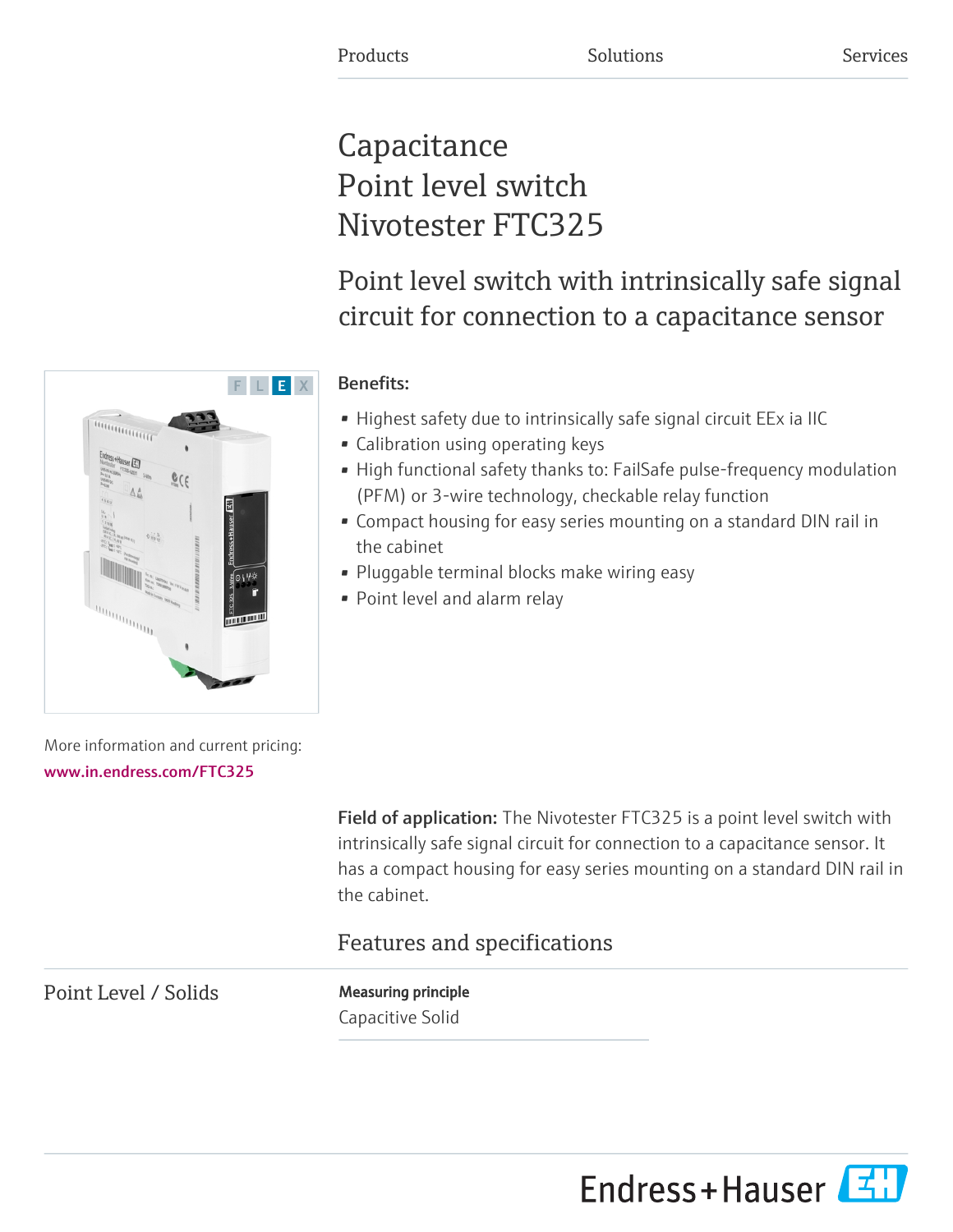# Point Level / Solids Characteristic / Application

Transmitter with intrinsically safe signal Calibrating using operating keys adjustable operating delay 2-wire PFM 3-wire Rail mounting: Wide: 45mm (PFM )Wide: 22,5 mm With adjustable hysteresis

#### Specialities

Min / Max - changeover Test/correction key (PFM)

#### Supply / Communication

85V ... 253V AC 20V ... 60V DC

#### Ambient temperature

-20 °C ... 50 °C Serial montage  $(-4 \degree F ... 122 \degree F)$ 

#### Communication

2 Relays

Certificates / Approvals ATEX, IEC Ex, FM, CSA, TIIS

Safety approvals Overfill protection WHG

Point Level / Liquids Measuring principle

Capacitive Liquid